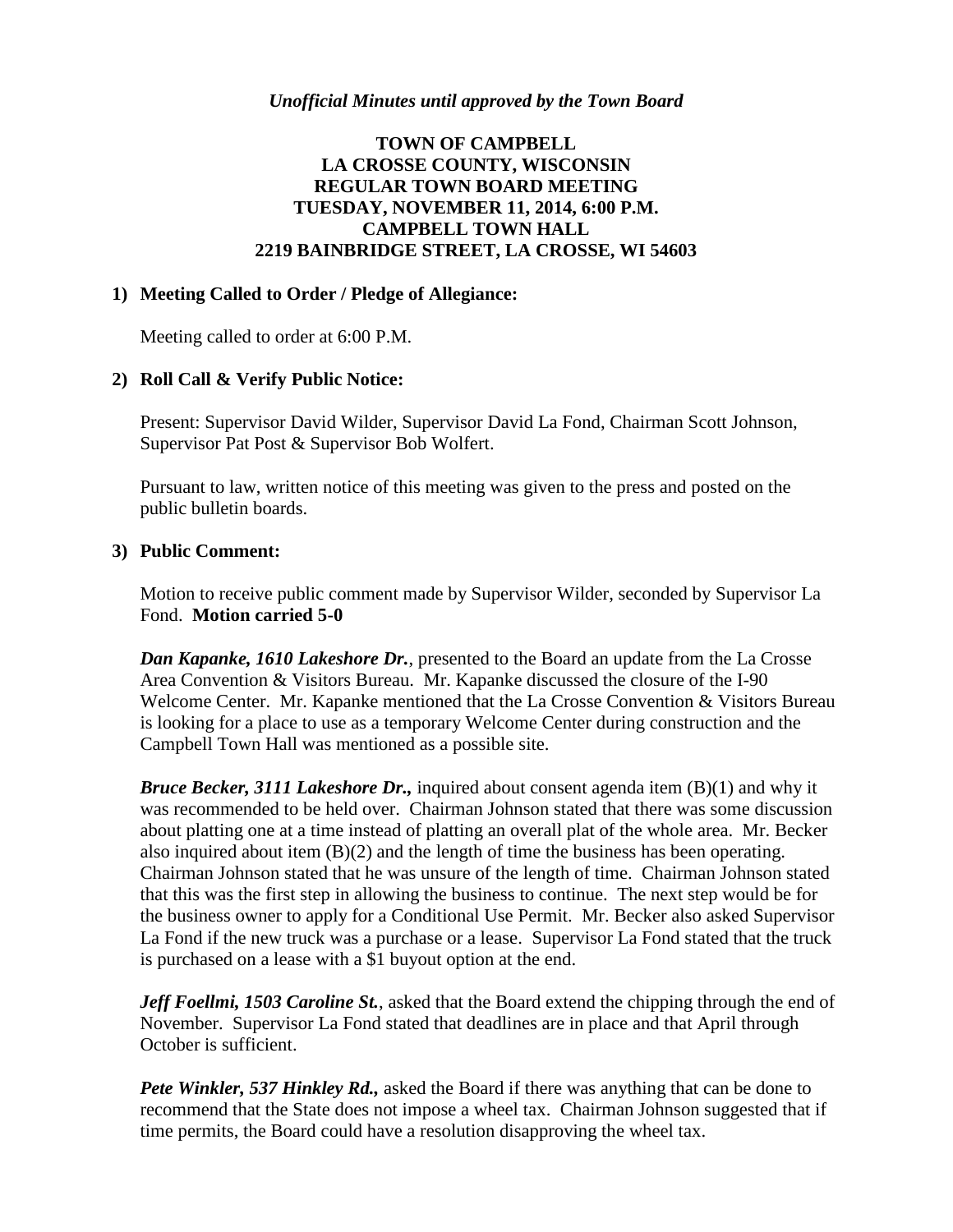Motion to close public comment made by Supervisor Wilder, seconded by Supervisor Wolfert. **Motion carried 5-0**

- **4) Consent Agenda: (All items listed are considered routine and will be enacted with one motion. There will be no separate discussion of these items unless a Board member so requests, in which case the item will be removed from the Consent Agenda and be considered on the Regular Agenda).**
	- **A) Approval of Minutes:** Special Town Board Meeting 10/08/2014, Regular Town Board Meeting 10/14/2014, Special Town Board Meeting 10/22/2014, Special town Board Meeting 10/29/2014
	- **B) Plan Commission Meeting Recommendations: 11/05/2014**
		- **1)** Thomas Baumgartner, 2521 Baumgartner Dr., Preliminary and Final Plat Map. **(Recommendation to hold over)**
		- **2)** Appeal #10-2014, Travis Klingforth, 1708 Lakeshore Dr., petition to rezone parcel #4-720-0 from the Rural Residential District to the Residential "A" District for the purpose of maintaining a home business pending the approval of a Conditional Use Permit. **(Recommendation to Approve)**

# **C) Payment of Bill:**

Motion to approve the Consent Agenda made by Supervisor Wolfert, seconded by Supervisor Post. **Motion carried 5-0**

# **5) Business:**

**A)** Approval of Sewer Utility rate of \$220.00 per REU and update REU computation.

Motion to adopt the REU Appendix A Sewer Rates for 2015 made by Supervisor Wolfert, seconded by Supervisor Wilder. **Motion carried 5-0**

**B)** Resolution #2014-6 Purchase of 2015 International 7400 Truck for Streets & Roads on a 5 year lease in the amount of \$134,191.50.

Supervisor La Fond stated that the new truck would be on a 5 year lease with annual payments of \$28,954.77 and a \$1 buyout option at the end of the lease. The interest rate for the lease is set a 3.95%.

Motion to approve Resolution #2014-6 to Purchase a 2015 International 7400 on a 5 year lease from De Bauche as presented made by Supervisor La Fond, seconded by Supervisor Wolfert. **Motion carried 5-0**